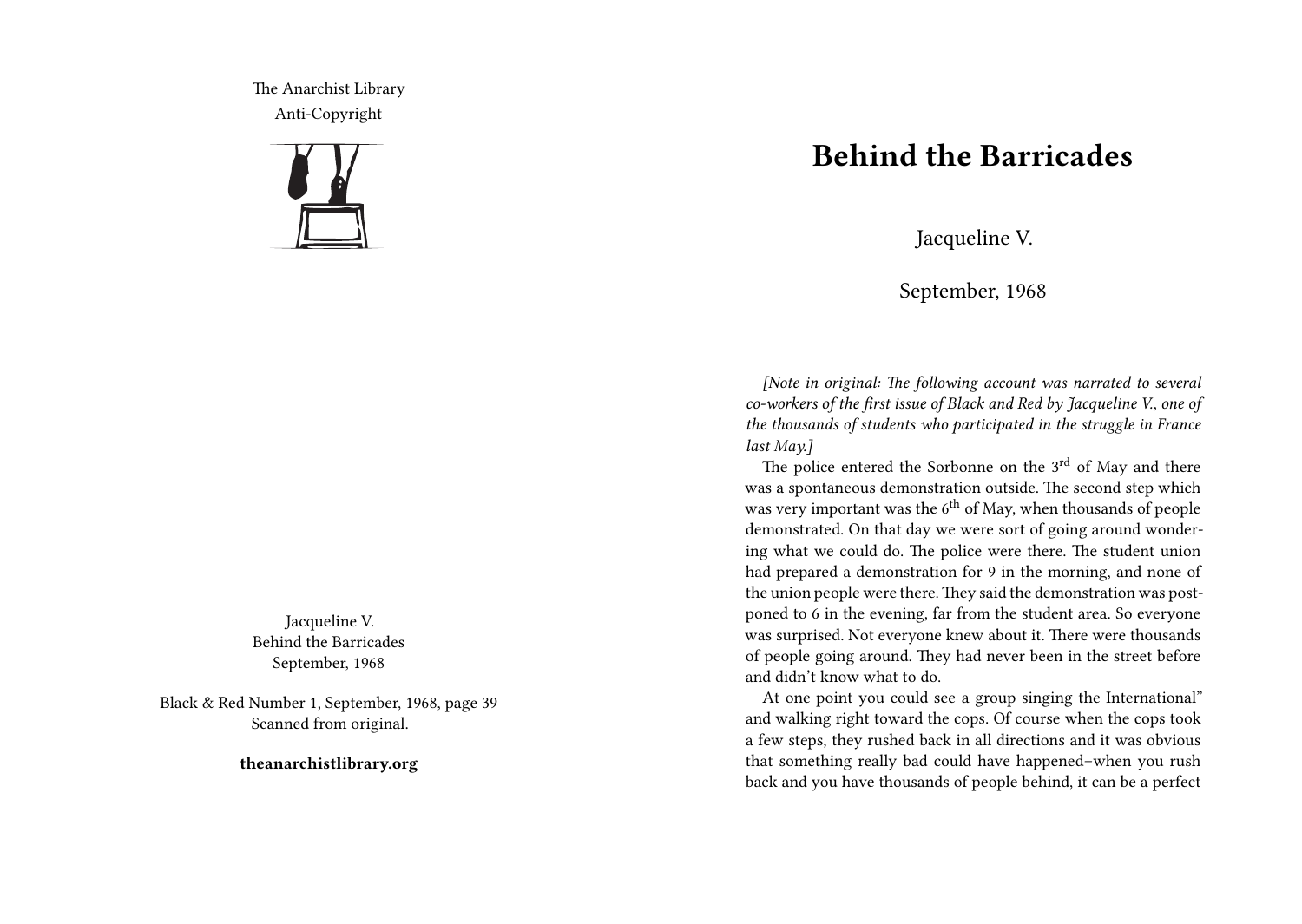mess. They were running in every direction, and there were cops all around. The cops had left a way to get in, but there was no possibility of getting out. All those people went around for hours and hours, and after a while they sort of concentrated and gathered around a large demonstration which went all around shouting slogans.

The fight began about one in the afternoon, or thereabouts. Then people began to defend themselves. The policemen were coming and sending teargas and things like that. The students' idea was to put a car in the middle of the street to prevent the cops from coming too quickly. It was spontaneous, you know, when you feel cops coming towards you; and we were not so numerous. We just pushed a few cars into the street, so there'd be something to keep the police from moving so quickly. This was obvious in the evening, when the official demonstration took place and went on peacefully without anything happening. Then suddenly, when we were on Saint-Germain, the police attacked, and began to throw tear-gas and all that. So of course there was a panic, a real panic, and people rushed back. Those who had been in demonstrations in 1961 and 1962 knew that if people just rushed back they could kill each other. The only thing there was to do was to push a few cars in the middle so that it wouldn't be as bad. People took anything they could find. If there was a construction site in the street, they would tear off a few pieces of wood. Then the others had time to move back slowly instead of rushing back like mad.

It started more or less like that. People took grills from around the trees and used them to dig up cobblestones on the street. They took the grills, and by hitting hard on the cobblestone street, they could separate stones.

But when it was said that people came prepared, it just wasn't true. Hardly anyone had anything in his hand when he went to the demonstrations. I even saw pictures of girls with heels and dresses. People saw the point of having these cobblestones. Of course there was all the past of Paris: the French Revolution, the Paris Com-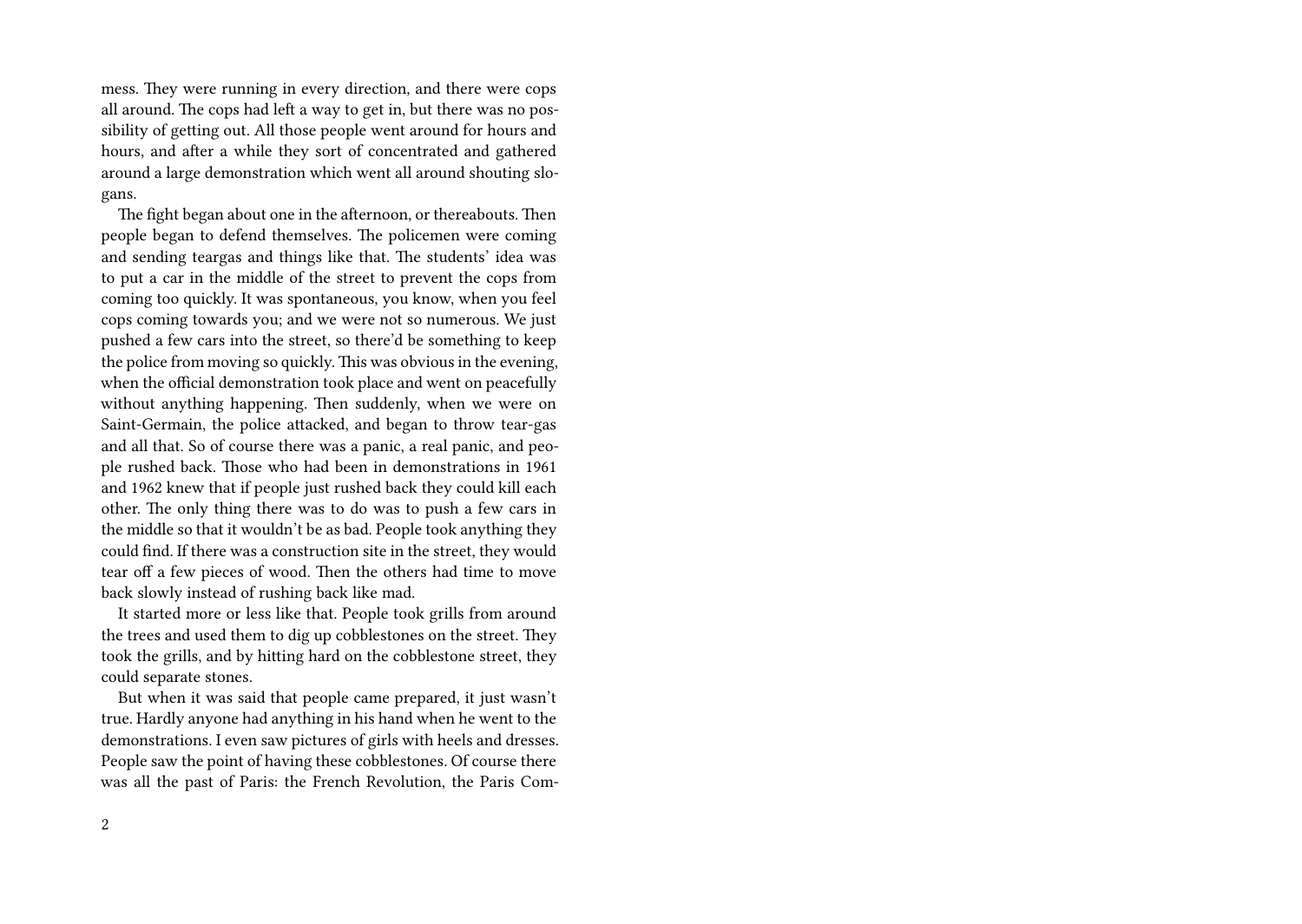mune; people had read about it. They began to make lines and to pass each other the cobblestones. Some of the stones would be used to throw at the police, and some would just be piled here and there; it was the same idea as when the cars were used: to prevent the police from rushing ahead.

The point was not to stay there. The point was that there was a demonstration which was attacked by the police, and the point was to prevent people from being badly hurt, and to stay there just a while. The point was not that we're here and we're going to stay here. People were rushing back. They'd build another barricade, fight with the police for a while, and then move somewhere else. The point was to keep demonstrating, and not to be pushed away in five minutes. At the same time there were so many people who just rushed back. It really was self-defense. The police were driving hard, and the students were trying to find a way to make them go a bit slower.

Two people can't just go in front and fight with a hundred cops. But if they had those cars, and could throw stones, even if just for ten minutes, then the others had time to congregate in another street and go on with the demonstration.

The great night of the barricades, the night of May 10–11, there were talks on how the problem could be settled. It must be said that on May 6th the student union's three points had been: Let's liberate our comrades from jail, get the police out of the universities, and let us have our courses again. And that was all The union didn't even ask for anything else. And it's surprising that the government didn't accept right away; it would all have been over. I don't mean it would really have been over, but it would have stopped things for a while. They made a ridiculous mistake. Here was a peaceful demonstration asking these three things–and they sent the police against it Which is quite funny, in a way.

On the night of the barricades, on the  $11<sup>th</sup>$ , thousands of people gathered, and the unions felt they couldn't just tell people: Okay, you've been demonstrating for half an hour, now you can go home.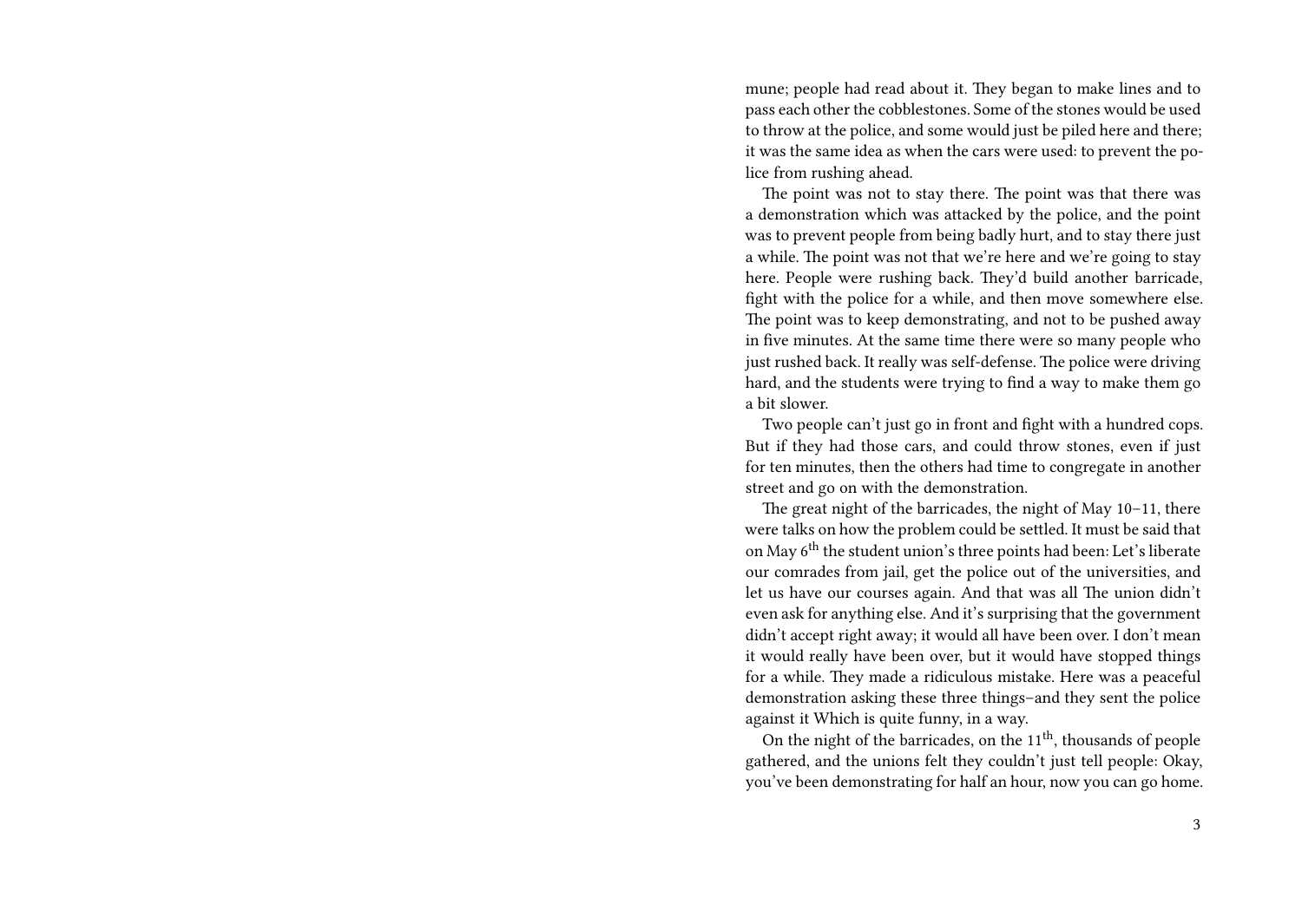That was really too much. They said, Okay, we'll stay here until the conversation shows we've gotten something. And we were listening to the radio, to the ministers, to see if something at least had been obtained.

But nothing happened. And all those people were there. So they thought: well, if we stay here, we must have something to defend ourselves. Otherwise the police can come, and in ten minutes everything will be over. So they surrounded themselves with all these barricades. And the police had orders not to attack. They were waiting for orders, and they waited until 2 o'clock in the morning, when the discussions reached no conclusion.

So at 2 o'clock in the morning both the students and the police were waiting for an answer from the government; but of course the students thought: here we are, thousands of us, and we can't do anything against the police. So they surrounded themselves with barricades. There were sixty barricades that night, surrounding a certain area.

But everything was just spontaneous. The barricades sometimes faced one way and sometimes the other way. People didn't know where to stand. They were building barricades here and there. I even heard an Anarchist say: "It should have been planned before." And sometimes it really looked funny.

I was walking around the barricades and helping out here and there. And I came to a small street where I saw three boys who had two barricades for the three of them. They were small barricades on a very small street. They asked me to send some people. I went and found some friends and told them those three really needed help. When we got back there, their whole barricade was completely destroyed. They said, "Look, you know, the man came and explained that he was a worker and he needed his car badly. So we gave it back to him." Then we helped them build a new barricade.

There was no plan, no preparation, no one who'd decided: We will do this and that, this and that way. Of course there were lots where houses were being built, or things like that, and people used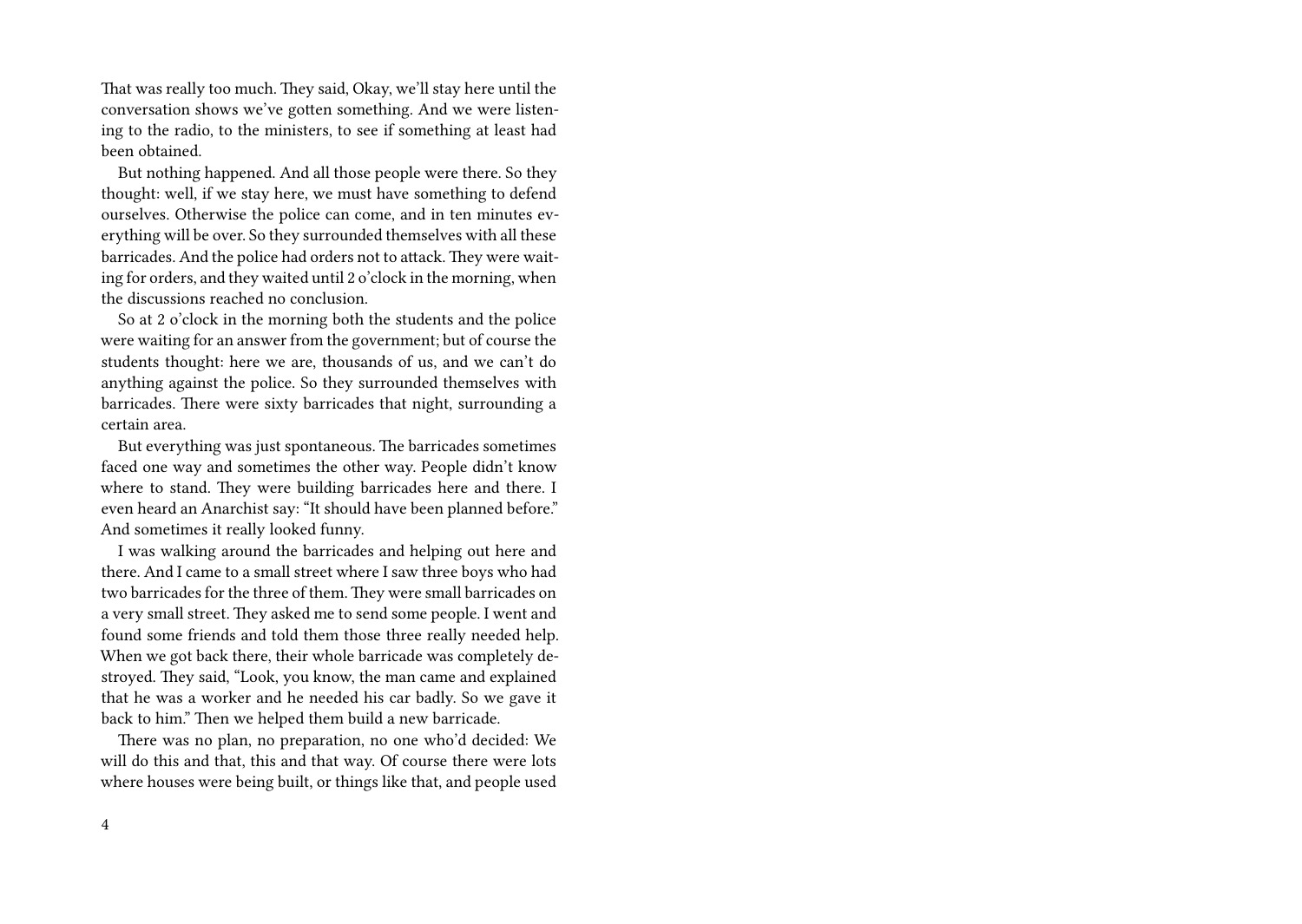are doing it on purpose, because those people were siding with the students. Sure they're doing it on purpose.' And the announcer said, "It can't be true." That was during the night. On the next day the radio no longer spoke of chlorine gas or anything else of that sort.

People often asked about those who had their cars destroyed during the demonstrations. They must have been bitterly opposed to the demonstrators. This in fact isn't true. Those people lived in the area where the fights took place, and they could see the fights from their apartments. They could see how the police behaved, how they beat people who were already wounded, even going into infirmaries to get the identity papers of those who were hurt.

Those people who actually saw the fights and really sympathized with the students often helped them by taking them into their apartments. The police sometimes went to the apartments to arrest them. Some apartments were damaged by the police. If the cars of these people were destroyed during the fights, they felt that this wasn't so important after all, when thousands of young people were badly wounded.

everything they could find. But they didn't arrive with a huge car entirely filled up with things with which to build the barricades. Everything on the spot was taken and used to make them. A tree here–a small tree–and everything we could take from construction sites. And cobblestones. When there were no cobblestones, people made long lines so the cobblestones could get to streets which had no stones.

At the beginning of that night, just in front of the Luxembourg Station, people were fighting with each other because some of them didn't want to build barricades. They said, "We're just going to wait for the police here; we'll just stand, and that's all." And the others said, "You can't just do that; we must defend ourselves, we must have cobblestones, or something." Because nobody had anything at all. But this was on one spot. Very few people, really, didn't want to build those barricades. At this particular place a few people didn't want to.

Nothing was really prepared, coordinated, organized. Nobody was the head of anything. People got organized on the spot. They didn't need somebody giving orders. Nobody was giving orders, or maybe everybody was giving orders. But there was no mess. It was the first time I realized that anarchism was not simply a mess, but that it could really work. Someone would say, "we need people here," and someone would go there. Some people came and said things here and there, but what they said had to be what the others were waiting for. Somebody could say things for a while, and someone else could come. And it did work, that's what's wonderful. There was never an "I don't want to receive orders from you" or anything of that sort.

The barricade building lasted from 9 at night until 2 o'clock in the morning. And it was really something quite out of the common, being inside the barricades. It was estimated there were about fifteen thousand people inside the sixty barricades.

People threw things from the buildings: cigarettes, or things to eat and drink; and among the students well, you had a cigarette